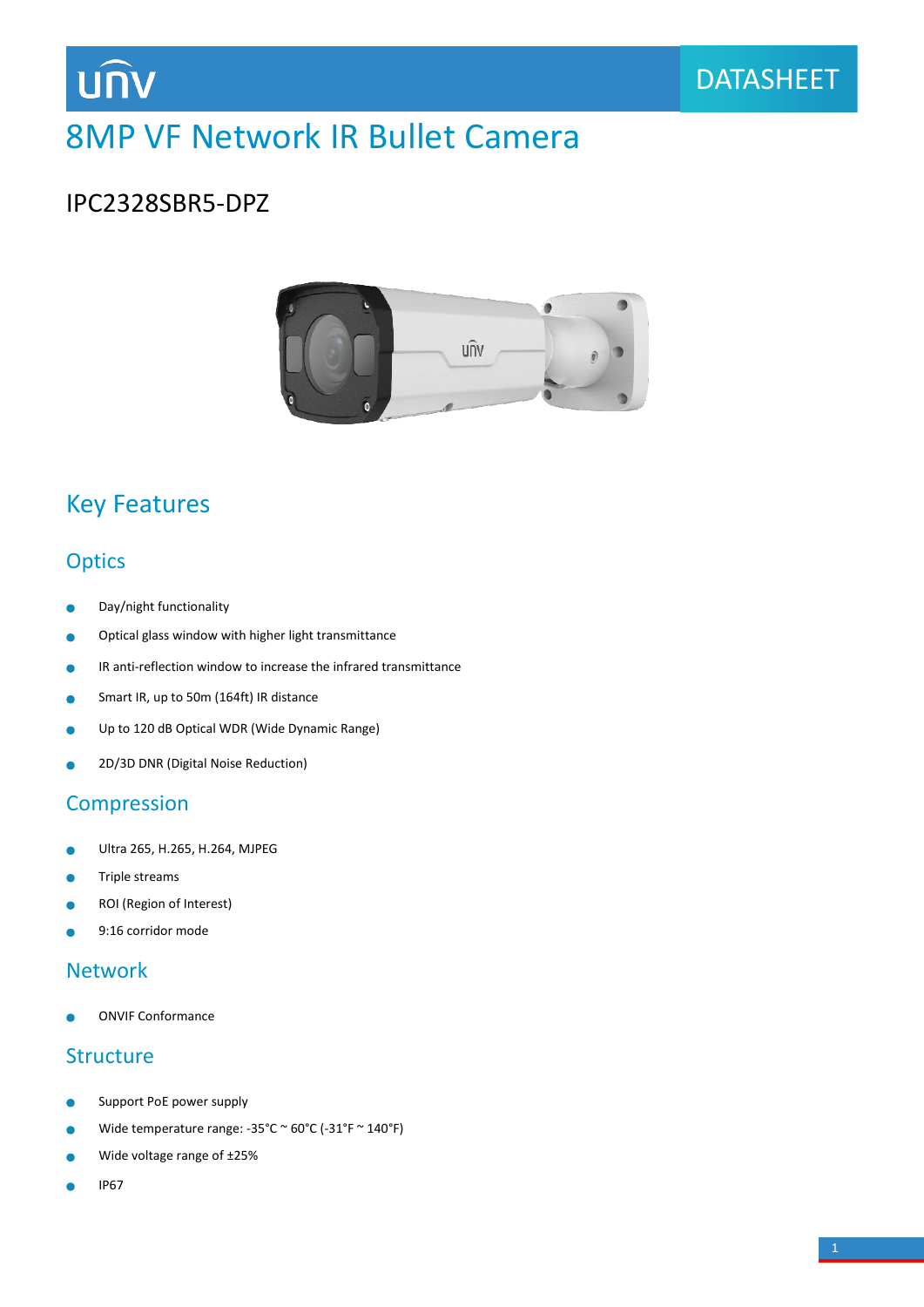# unv

### 3-Axis  $\bullet$

# Specifications

|                                   | IPC2328SBR5-DPZ                                                                                  |            |  |                                     |      |               |              |  |
|-----------------------------------|--------------------------------------------------------------------------------------------------|------------|--|-------------------------------------|------|---------------|--------------|--|
| Camera                            |                                                                                                  |            |  |                                     |      |               |              |  |
| Sensor                            | 1/2", 8.0 megapixel, progressive scan, CMOS                                                      |            |  |                                     |      |               |              |  |
| Lens                              | 2.8 ~ 12mm, AF automatic focusing and motorized zoom lens                                        |            |  |                                     |      |               |              |  |
|                                   | Lens (mm)                                                                                        | Detect (m) |  | Observe (m)                         |      | Recognize (m) | Identify (m) |  |
| <b>DORI Distance</b>              | 2.8                                                                                              | 63         |  | 25.2                                | 12.6 |               | 6.3          |  |
|                                   | 12                                                                                               | 270        |  | 108                                 | 54   |               | 27           |  |
| Angle of View (H)                 | $114.8^{\circ} \approx 47.3^{\circ}$                                                             |            |  |                                     |      |               |              |  |
| Angle of View (V)                 | $75.3^{\circ} \approx 20.4^{\circ}$                                                              |            |  |                                     |      |               |              |  |
| Angle of View (O)                 | $141.2^{\circ} \approx 55.8^{\circ}$                                                             |            |  |                                     |      |               |              |  |
| Adjustment angle                  | Pan: 0° ~ 360°                                                                                   |            |  | Tilt: 0° ~ 90°<br>Rotate: 0° ~ 360° |      |               |              |  |
| Shutter                           | Auto/Manual, 1 ~ 1/100000s                                                                       |            |  |                                     |      |               |              |  |
| Minimum Illumination              | Colour: 0.003Lux (F1.5, AGC ON)<br>OLux with IR on                                               |            |  |                                     |      |               |              |  |
| Day/Night                         | IR-cut filter with auto switch (ICR)                                                             |            |  |                                     |      |               |              |  |
| Digital noise reduction           | 2D/3D DNR                                                                                        |            |  |                                     |      |               |              |  |
| S/N                               | >52dB                                                                                            |            |  |                                     |      |               |              |  |
| IR Range                          | Up to 50m (164ft) IR range                                                                       |            |  |                                     |      |               |              |  |
| Defog                             | <b>Digital Defog</b>                                                                             |            |  |                                     |      |               |              |  |
| <b>WDR</b>                        | 120dB                                                                                            |            |  |                                     |      |               |              |  |
| Video                             |                                                                                                  |            |  |                                     |      |               |              |  |
| Video Compression                 | Ultra 265, H.265, H.264, MJPEG                                                                   |            |  |                                     |      |               |              |  |
| Frame Rate                        | Main Stream: 8MP (3840*2160), Max 20fps; 5MP (2592*1944), Max 30fps; 5MP (2944*1656), Max 30fps; |            |  |                                     |      |               |              |  |
|                                   | 4MP (2560*1440), Max 30fps; 2MP (1920*1080), Max 30fps;                                          |            |  |                                     |      |               |              |  |
|                                   | Sub Stream: 2MP (1920*1080), Max 30fps;                                                          |            |  |                                     |      |               |              |  |
|                                   | Third Stream: D1 (720*576), Max 30fps                                                            |            |  |                                     |      |               |              |  |
| 9:16 Corridor Mode                | Supported                                                                                        |            |  |                                     |      |               |              |  |
| <b>HLC</b>                        | Supported                                                                                        |            |  |                                     |      |               |              |  |
| <b>BLC</b>                        | Supported                                                                                        |            |  |                                     |      |               |              |  |
| OSD                               | Up to 8 OSDs                                                                                     |            |  |                                     |      |               |              |  |
| Privacy Mask<br>ROI               | Up to 8 areas                                                                                    |            |  |                                     |      |               |              |  |
|                                   | Up to 8 areas                                                                                    |            |  |                                     |      |               |              |  |
| Motion Detection<br>Up to 4 areas |                                                                                                  |            |  |                                     |      |               |              |  |
| Audio                             |                                                                                                  |            |  |                                     |      |               |              |  |
| Audio Compression                 | G.711                                                                                            |            |  |                                     |      |               |              |  |
| Two-way audio<br>Suppression      | Supported                                                                                        |            |  |                                     |      |               |              |  |
|                                   | Supported                                                                                        |            |  |                                     |      |               |              |  |
| <b>Sampling Rate</b><br>8KHZ      |                                                                                                  |            |  |                                     |      |               |              |  |
| <b>Storage</b>                    |                                                                                                  |            |  |                                     |      |               |              |  |
| Edge Storage                      | Micro SD, up to 256GB                                                                            |            |  |                                     |      |               |              |  |
| Network Storage                   | ANR                                                                                              |            |  |                                     |      |               |              |  |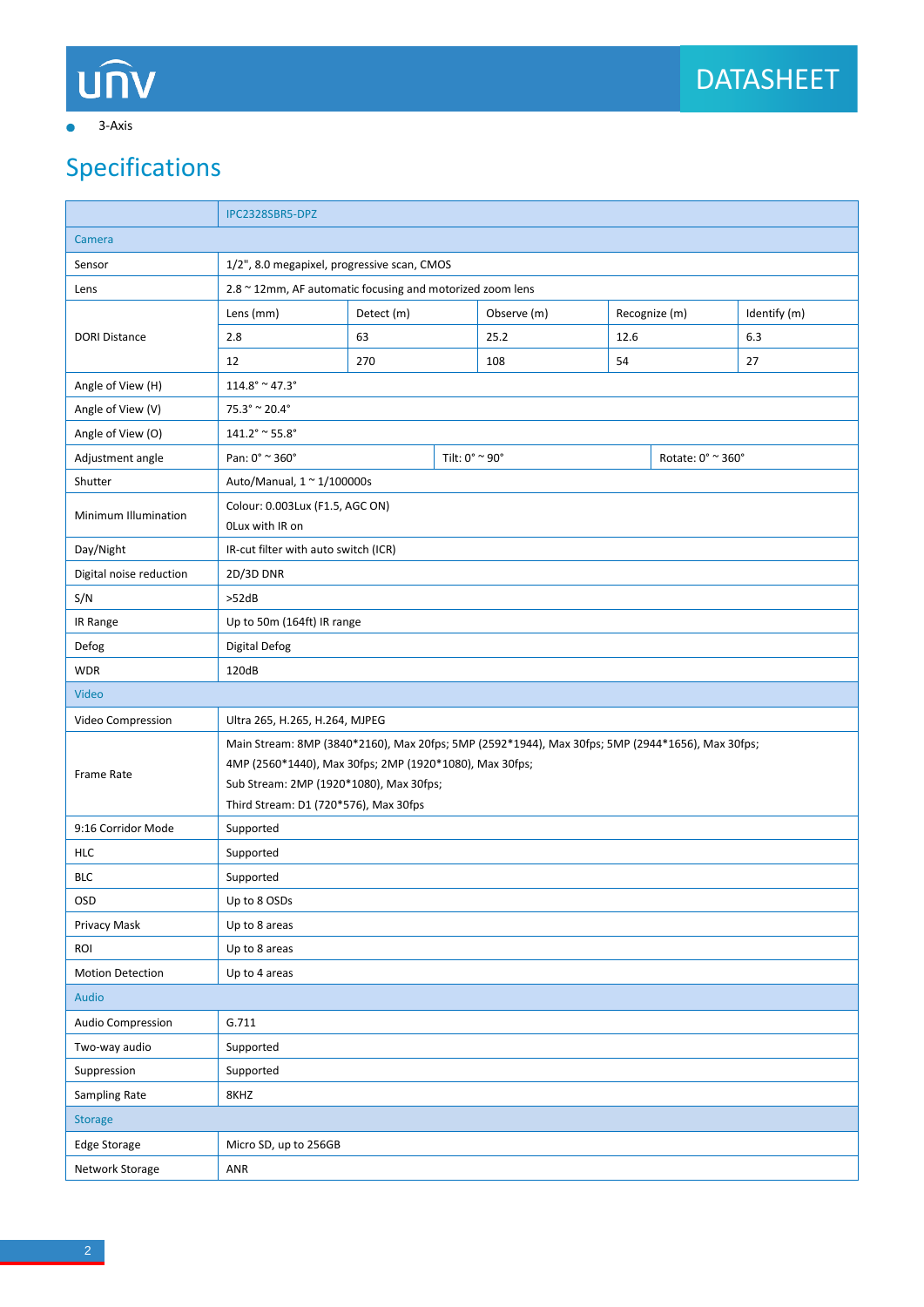## DATASHEET

Network

| 1122120111                         |                                                                                                                                   |  |  |  |
|------------------------------------|-----------------------------------------------------------------------------------------------------------------------------------|--|--|--|
| Protocols                          | IPv4, IGMP, ICMP, ARP, TCP, UDP, DHCP, PPPoE, RTP, RTSP, RTCP, DNS, DDNS, NTP, FTP, UPnP, HTTP, HTTPS, SMTP, 802.1x,<br>SNMP, QoS |  |  |  |
| Compatible Integration             | ONVIF (Profile S, Profile G, Profile T), API                                                                                      |  |  |  |
| Interface                          |                                                                                                                                   |  |  |  |
| Audio I/O                          | Audio cable                                                                                                                       |  |  |  |
|                                    | Input: impedance $35k\Omega$ ; amplitude 2V [p-p]                                                                                 |  |  |  |
|                                    | Output: impedance 600 $\Omega$ ; amplitude 2V [p-p]                                                                               |  |  |  |
| Alarm I/O                          | 1/1                                                                                                                               |  |  |  |
| Network                            | 1 RJ45 10M/100M Base-TX Ethernet                                                                                                  |  |  |  |
| Video Output                       | 1 BNC, impedance 75 $\Omega$ ; amplitude 1V [p-p]                                                                                 |  |  |  |
| General                            |                                                                                                                                   |  |  |  |
| Power                              | DC 12V±25%, PoE (IEEE 802.3af)                                                                                                    |  |  |  |
|                                    | Power consumption: Max 10W                                                                                                        |  |  |  |
| Dimensions $(L \times W \times H)$ | $253.4 \times 86.4 \times 78.7$ mm (57.6" × 3.4" × 2.8")                                                                          |  |  |  |
| Weight                             | 1.0kg (2.2lb)                                                                                                                     |  |  |  |
| <b>Working Environment</b>         | -35°C ~ 60°C (-31°F ~ 140°F), Humidity: $\leq$ 95% RH (non-condensing)                                                            |  |  |  |
| Ingress Protection                 | <b>IP67</b>                                                                                                                       |  |  |  |

# Dimensions





### **Zhejiang Uniview Technologies Co., Ltd.**

Building No.10, Wanlun Science Park, Jiangling Road 88, Binjiang District, Hangzhou, Zhejiang, China (310051)